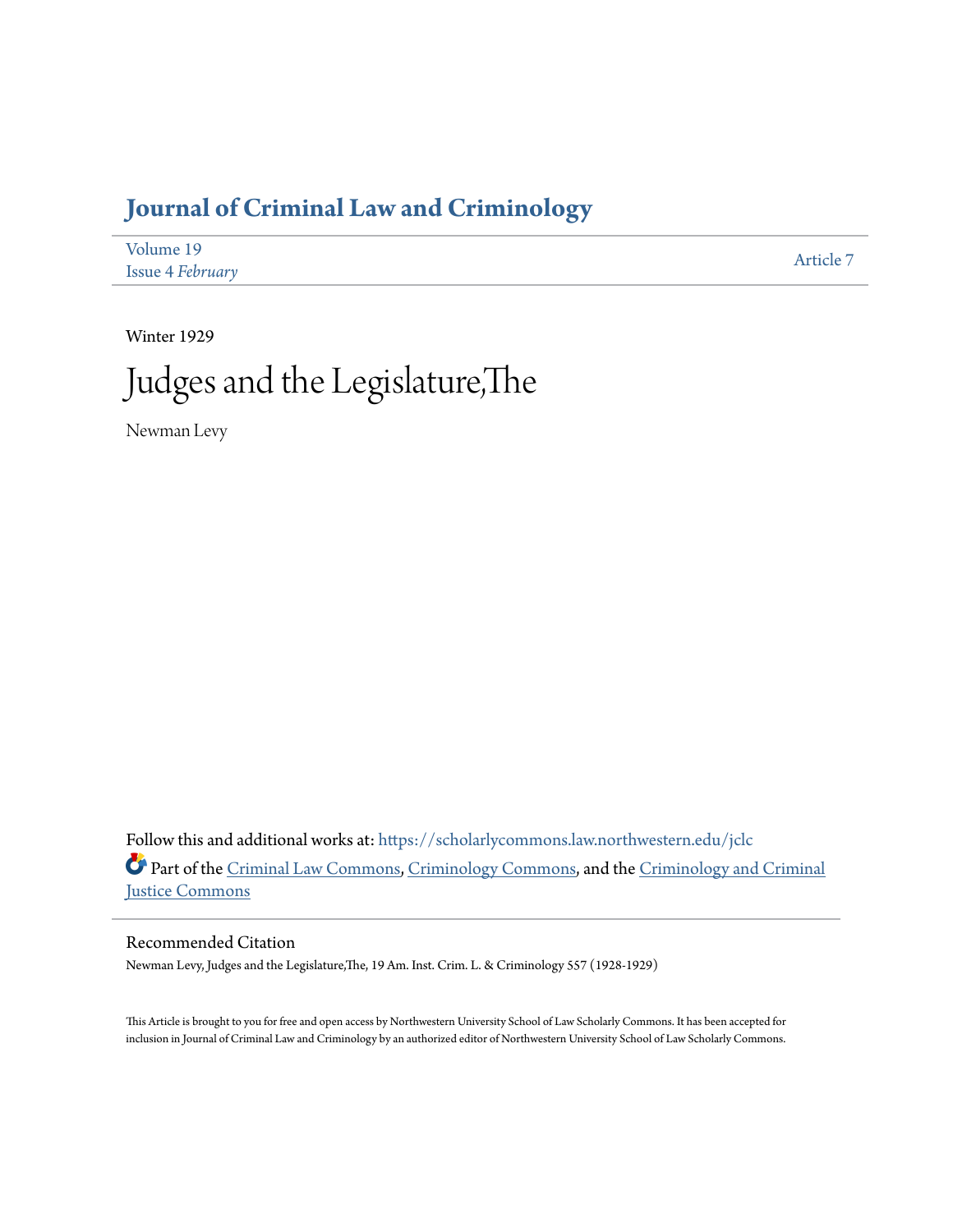### THE JUDGES AND THE LEGISLATURE

#### **NEWMAN** LEVY'

The crime wave that was supposed to be inundating the country a vear or two ago seems to have subsided, leaving behind in its wake a residue of remedial and prophylactic legislation. The professional and amateur Canutes who rallied to their country's aid in its hour of distress stand along the shore and contemplate the receding wave of crime; they look upon their work and see that it is good.

About the shore lies the flotsam and jetsam of legislation enacted amid the stress of a supposed emergency, and abiding with us, now that the storm has more or less passed. Some of this legislation is wise and of permanent value, some is of doubtful wisdom, and some is ill-considered and bad, but all of it constitutes a glowing tribute to our childlike faith in the efficacy of statutory enactment. It may be questioned by some whether we Americans are inherently a law-abiding people, but no one will ever deny that we are emphatically a law-enacting people. "There ought to be a law," is a national slogan; legislation is our panacea for all the evils that afflict us. It is a sad political truism, however, that laws are easy to enact and difficult to remove. For better or for worse, these **crime** laws are with us for some time to come, stamping sharply their imprint upon the body of judicial thought.

I am not primarily concerned at the present moment with the potency of these anti-crime laws as weapons with which to combat crime. I am inclined to believe that as temporary palliatives they may be fairly effective, although their ultimate value is somewhat doubtful. Of far greater importance are the tendencies implicit in much of this legislation—tendencies which seem to reflect a prevalent lack of confidence in our courts and a popular distrust of judges. These statutes which tend to limit the discretionary power of the judiciary and to impose upon them a mandatory harshness, contrary to the trend of current penology, are deserving of serious thought.

Along with our ingenuous belief in the efficacy of laws exists a pervasive lack of confidence in Law-a popular distrust of courts, judges and judicial institutions generally. This cynicism toward those whom we place in public office is one of the curious phenomena of our national psychology. It may be that there is an adequate historical

**<sup>1285</sup>** Madison Avenue. New York City.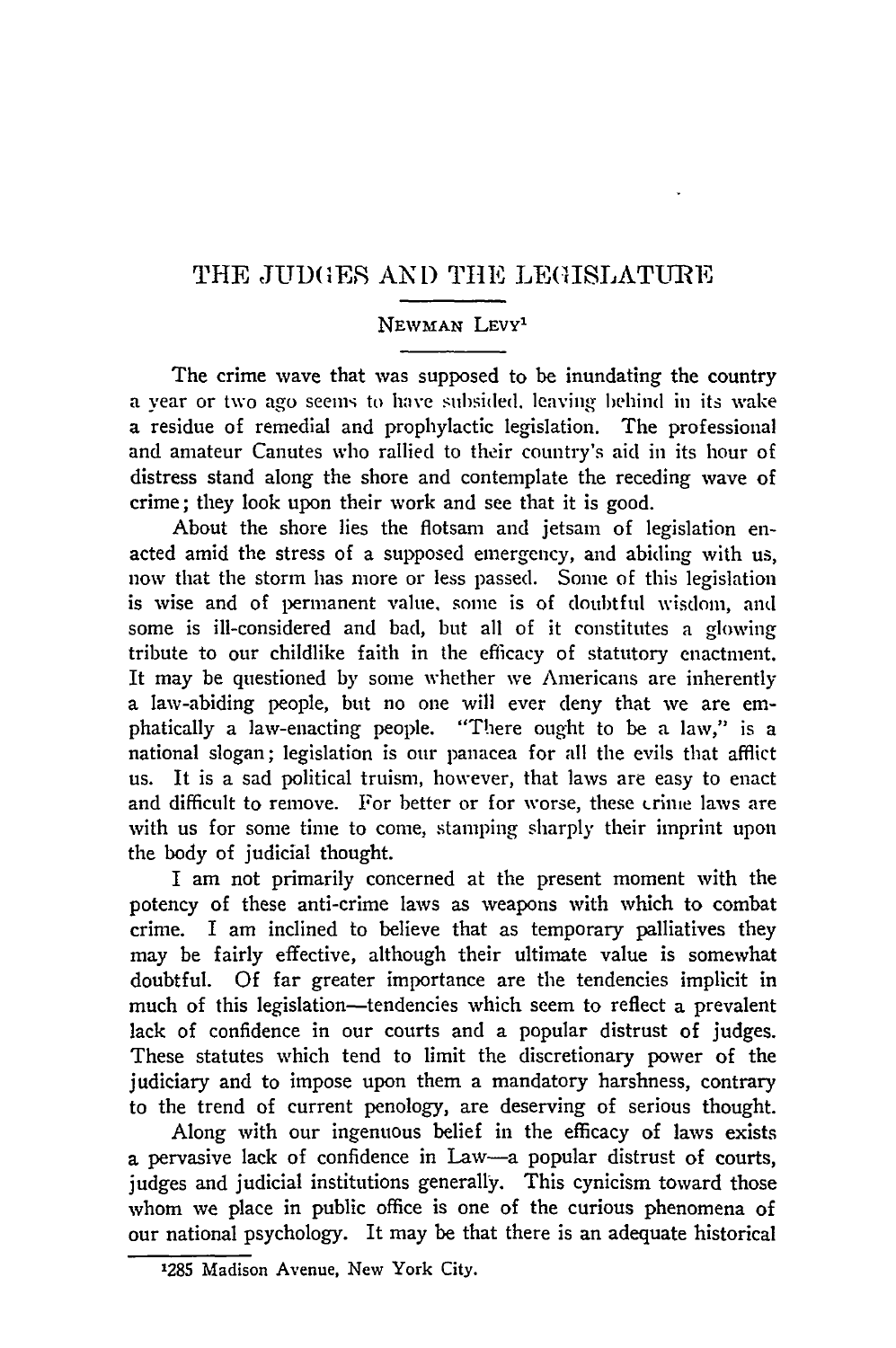explanation for this state of mind; our recent political history certainly affords some justification for it. The strange system of checks and balances, which is our unique contribution to the science of government, is predicated upon a fear of official aggression. We place men in power and then do our best to render them powerless.

So long as this state of mind finds expression in restricting the scope of administrative activity, although it may be regrettable, it is not necessarily destructive. When it extends, however, to the judicial function it is fraught with more dangerous significance. It is trite to say that a fearless and untrammeled judiciary is the ultimate bulwark of our national liberty. A widespread distrust of the courts is a symptom of weakness in the most vital of our institutions; when this distrust is translated into legislative enactment it receives an official sanction that should not remain unchallenged.

The best known of all recent criminal legislation are the New York Baumes Laws. These laws have received more or less enthusiastic commendation from all parts of the country, and have been copied in several other states. They deal with many phases of criminal law and criminal procedure but they are best known for their provisions which increase the penalties for various crimes, and particularly for those provisions which make certain severe punishments mandatory.

For example, take the changes made by the Baumes Laws in the statutes referring to robbery and burglary. Prior to the 1926 amendment robbery in the first degree in New York was "punishable by imprisonment for a term not exceeding twenty years." This was changed to read "Robbery in the first degree is punishable by imprisonment for a term *not less than fifteen years."* The maximum is thereby increased to life imprisonment. Burglary in the first degree was formerly punishable by imprisonment for not less than ten years. This was amended to "not less than fifteen years."

The most widely discussed of all the Baumes Laws, in fact the one that in the popular mind is known as The Baumes Law, is Section 1942 of the Penal Law. This section formerly read:

Sec. 1942. PUNISHMENT FOR FOURTH CONVICTION OF FELONY. A person who, after having been three times convicted within this state, of felonies or attempts to commit felonies, or under the law of any other state, government or country, of crimes which if committed within this state would be felonious, commits a felony within this state, shall be sentenced upon conviction of such fourth, or subsequent, offense to imprisonment in a state prison for the term of his natural life, *but after serving a period of time equal to the maximum penalty prescribed for the-offense* of *which he is convicted, less the usual commutation for* good *conduct, shall become*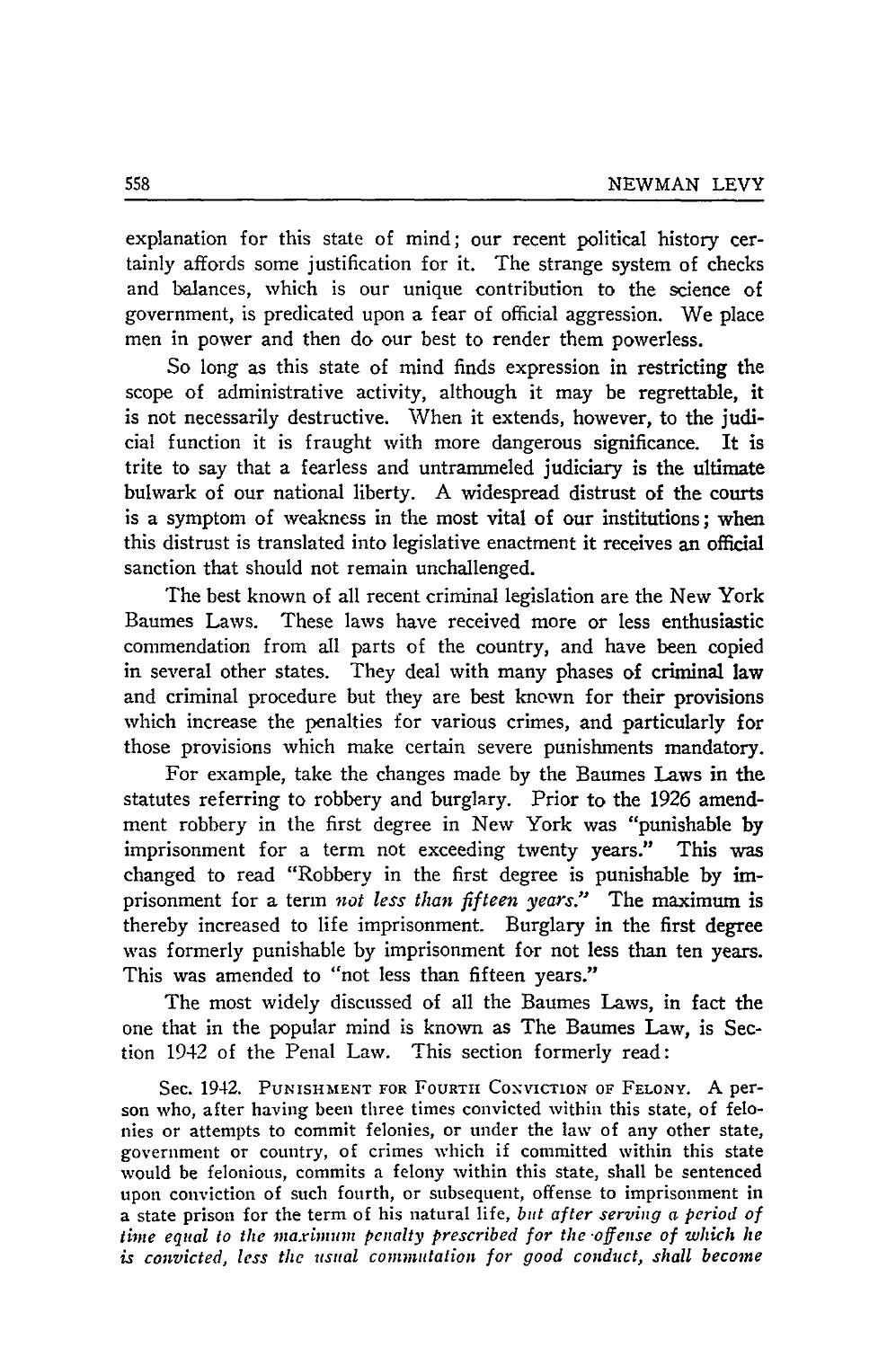subject to the jurisdiction of the board of commissioners of paroled prison*ers, and mnay be paroled upon such conlitions .s said board may prescribe, but said board shall not grant an absolute discharge to such prisoner.*

This was amended **by** striking out the italicized portion, making it mandatory to send every fourth offender to prison for life.

It is unnecessary here to discuss the wisdom or the efficacy of increasing the penalties for crime. Volumes have been written on both sides of the subject. It may be questioned whether a criminal who would take a chance on ten years imprisonment would be deterred **by** the possibility of receiving fifteen. The apologists for the Baumes Laws have, undoubtedly statistics of a sort on their side.

The chief significance of these changes lies not in the fact that they have made greater severity possible, but in that they have virtually made justified leniency impossible. They not only increase the maximum penalties that a judge may impose, but they fix **by** rigid enactment mandatory minimum sentences. **A judge** is no longer permitted to render judgment in accordance with his conscience, his judicial experience and his appraisal of the human values involved; if the objective facts of a case coincide with a predetermined formula he has no choice but to render judgment in accordance with the apocalyptic pre-vision of Senator Baumes and his associates in the year nineteen twenty-six.

There were, of course, some prescribed minimum sentences before the Baumes Laws, but for many years past, there has been a trend toward greater flexibility in our penal statutes. If modern penology has learned anything it has learned that there is no common denominator of crime. Each offense is a synthesis of social, economic and biological factors, and intelligent treatment must depend, within practical limits, upon its peculiar circumstances. Thus there has **been** developing a scientific approach toward punishment which is evidenced **by** the working of the probation system in the Courts of General Sessions in New York. The probation department acts as an advisory and investigating adjunct to the judges of the criminal courts. It conducts a thorough investigation after conviction and *before* sentence into all aspects of a defendent's life. When a judge imposes sentence he has before him all possible data to enable him to arrive at a wise and just decision.

The maximum and minimum provisions of the penal laws, the indeterminate sentence, and last, and most important, the suspended sentence gives the sentencing judge an opportunity to arrive at as close an approximation of justice as is possible under a codified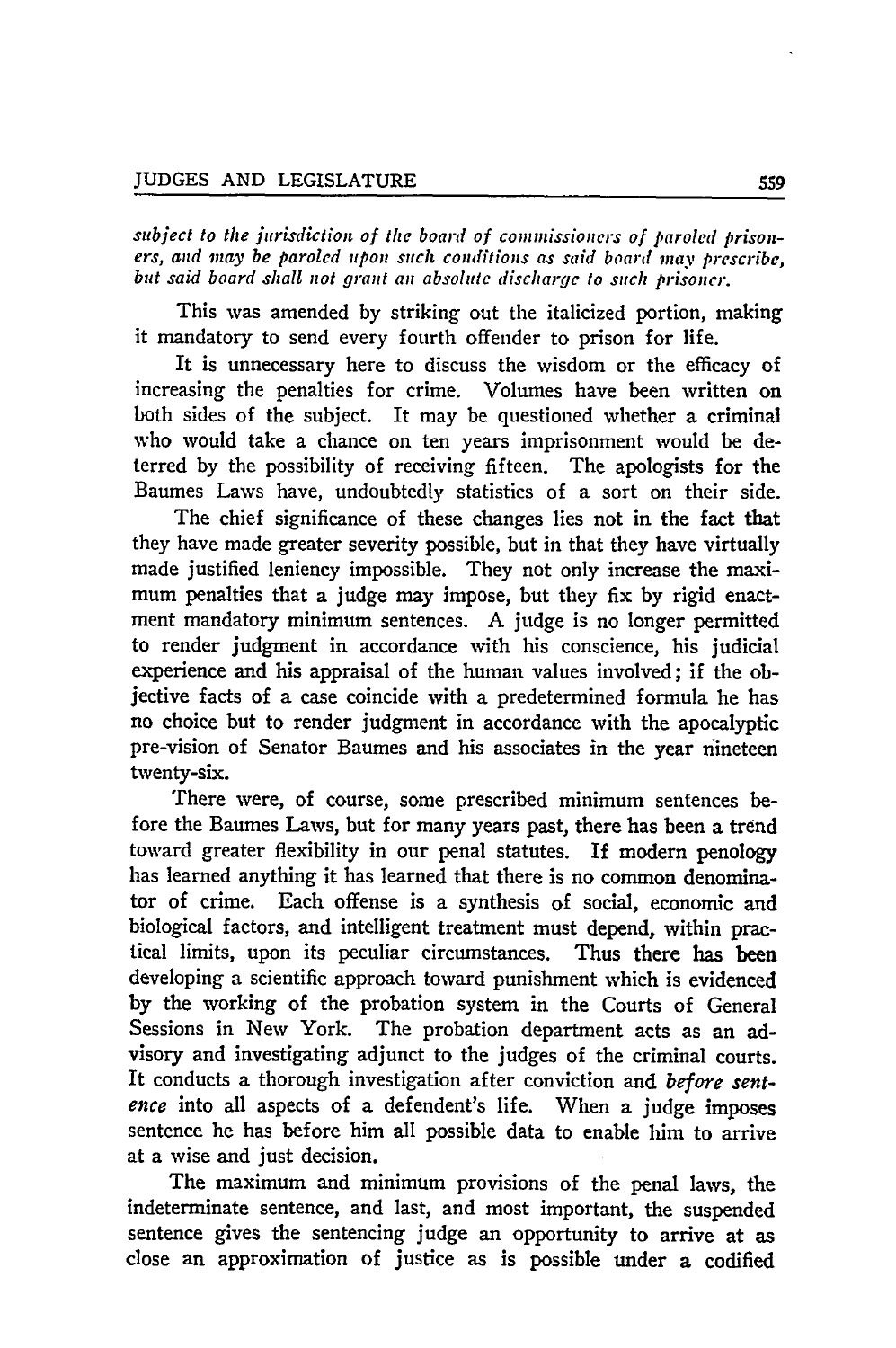penology. Stated in its simplest terms the theory of the law is that Judge Blank with all the facts before him is better fitted to decide at the time of sentence what should be done for or to John Doe up before him for robbery, than were the well meaning and undoubtedly competent legislators in Albany several years before the commission of the crime.

The new dispensation in penal legislation has, in a measure, destroyed this flexibility of the law and has substituted for it a mechanical rigidity. It has reverted to an archaic determinism that states in effect that an offense which may be committed ten years hence which conforms to a predetermined formula must be visited with a predetermined penalty regardless of the peculiar facts of the case.

It has been urged by the defenders of the Baumes Laws that these mandatory punishments apply to offenses which are by definition so heinous as to warrant extreme severity. Assuming this to be so, ample scope could be given by merely increasing the possible maximum penalties. But this would give criminal judges wide discretion in sentencing convicts, a discretion which the reformers of our criminal law evidently believe the judges are not fit to exercise.

This belief finds expression in the astounding dictum of the Appellate Division of the New York Supreme Court, First Department, in the recent case of *People v. Gowasky,* 219 App. Div. 19. In that case, which upheld the constitutionality of Section 1942 of the Penal Law (quoted above), the court said:

"During recent years the tendency has been toward leniency to those convicted of crime. Statutes have been enacted tending more and more to lighten the severity of punishment. Judicial discretion has been exercised in favor of criminals to a degree before unheard of, and those charged with the commission of crime and awaiting trial, often hardened criminals, have been admitted to bail and turned loose to continue their careers of crime. The furnishing of bail bonds has become a business, and until brought to trial, the accused, through easy bail, is but momentarily halted in his professional pursuits. We have no doubt that such conditions as these were largely responsible for taking away from judges all discretion in cases of the confirmed criminal who has been four times convicted of a felony, and in the interest of public safety to prevent in such a case the exercise of a discretion all too often abused. Judicial discretion in imposing punishment for crime has long been a recognized principle of our criminal jurisprudence. In theory its exercise is quite unassailable. Such discretion, however, is subject to abuse, and recent instances are not rare where it has been improperly exercised. There comes a time when discretion should end, and the Legislature by the statute here under consideration, placed a fourth conviction of a felony as beyond the pale of judicial discretion."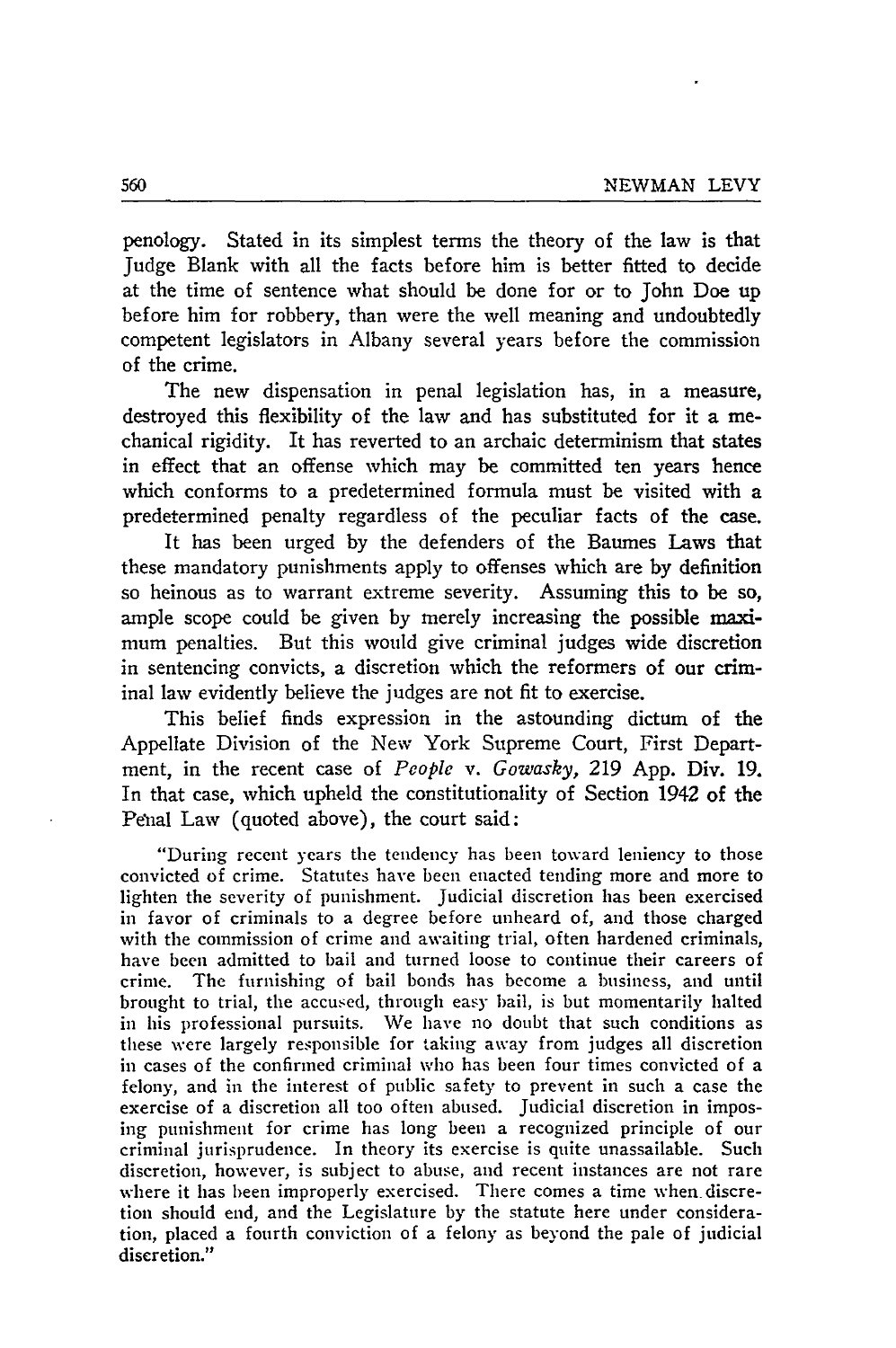I have stated above that the crime laws have by implication given official sanction to the widespread distrust of the courts. This distrust now receives confirmation and support in the language of the courts themselves. The very judges who should most jealously guard the integrity of the judicial office bear witness to the frequent abuse of judicial discretion and give approval to these increasing limitations upon the judicial function. Is there any wonder that the critics of our judicial system feel that their criticisms are justified, and that the pervasive lack of confidence in the courts receives new strength?

Judge Joseph M. Proskauer of the New York Supreme Court in a brilliant address recently delivered before the Association of the Bar of the City of New York stated that one of the obstacles in the way of scientific legal reform was an "instinctive distrust of magistrates. The American psychology of distrust of the magistrate" he said, "must end. That is one reason why reform necessitates a change in the lay attitude toward the profession. We have got to see to it that we get good judges and let them function; and when I say 'we,' I mean not only the profession, but the lay public as well."

Judge Proskauer was speaking of civil procedure but his remarks have a pertinent application to criminal trials. How to "get good judges," assuming that we do not have them now, is not a simple problem. Certainly we shall not get them by divesting their office of the dignity that is attached to a position of power and trust.

It may be that I exaggerate the importance of these legislative tendencies. Included in the recent program for reform of criminal procedure have been measures that would permit the more active participation of the judge in criminal trials. The right of a judge to comment on the evidence, for example, one of the measures espoused by the Baumes Committee, might be pointed out as an attempt to enlarge the judicial power. Actually this and similar measures have been intended, not primarily to increase the judges' power, but to strengthen the prosecution-the judge already having the right under the existing procedure to make any comment favorable to the defendant. In other words, the range of judicial severity is extended, but not the range of discretion.

Our legal system today is on the defensive. The growth of private arbitration and the development of lay tribunals for the settlement if private controversies all point to a weakening faith in the efficacy of legal mechanism. For this reason the integrity of the judiciary should be jealously guarded and any attempt to encroach upon its prerogatives should be promptly challenged. The time may come when a more